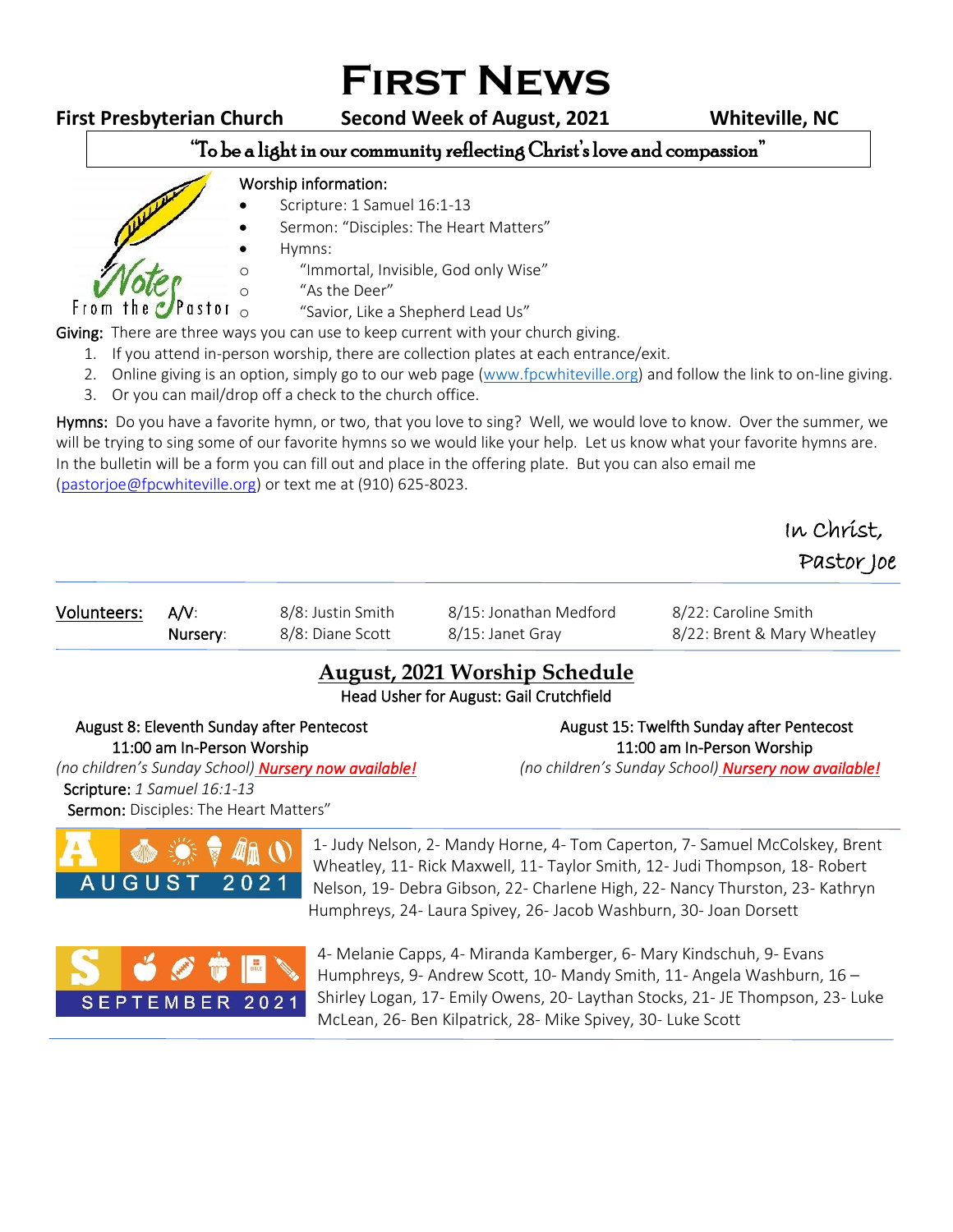| Prayer Concerns: Geraldine Becker; John Hall; Bob High; R. L. Lewis; Butch Row; Walter Strickland.<br>Assisted Care: Charlene Hinnant; Kenneth Smith. |                                                              |  |  |  |  |
|-------------------------------------------------------------------------------------------------------------------------------------------------------|--------------------------------------------------------------|--|--|--|--|
| Friends:                                                                                                                                              | Martha & PW Jessup - family of Kirk Clark, COVID-19          |  |  |  |  |
| Pat Allen - friend of Butch Row, Alzheimer's                                                                                                          | Family of Roger Kennedy-friend of David Trogdon, passed away |  |  |  |  |
| Sarah Anglin - family of Todd Burney, stroke                                                                                                          | Julie Malone - cousin of Butch Row, dementia                 |  |  |  |  |
| Richard Blake-friend of David Trogdon, back & spine surgery                                                                                           | Jerome McPherson                                             |  |  |  |  |
| Jack Branch - friend of Donald & Judy Hester, cancer                                                                                                  | Helen Reid - grandmother of Jonathan Medford, COVID-19       |  |  |  |  |
| Hugo & Paula Caesares-friends of the Trogdons, mission trip                                                                                           | Thetus Sessions - mother of Janet Gray, age related issues   |  |  |  |  |
| Matthew Coker - friend of Pastor Joe, heart transplant                                                                                                | Shiryl Smith - friend of Butch Row, gallbladder issues       |  |  |  |  |
| <b>Billie Joe Conrad</b>                                                                                                                              | William Smith - friend of Sara Cartrette, stroke             |  |  |  |  |
| Family of Betty Faircloth-friend of the church, passed away                                                                                           | Melba Ward - Janet Royal's mother, fall                      |  |  |  |  |
| Richard Hobgood - Kathryn Clark's brother, burns                                                                                                      | Nancy Washburn - mother of Pastor Joe                        |  |  |  |  |
| Shelby Hodge                                                                                                                                          | Please notify the office when names can be                   |  |  |  |  |
| Rhonda Housend - friend of Steve Smith, health issues                                                                                                 | removed.                                                     |  |  |  |  |
| <b>CHURCH CALENDAR</b>                                                                                                                                |                                                              |  |  |  |  |
| Sunday, August 8:                                                                                                                                     | <b>Worship Service - 11:00 am</b>                            |  |  |  |  |
|                                                                                                                                                       | Session Meeting, Conference Room - 12:00 pm                  |  |  |  |  |
| Monday, August 9:                                                                                                                                     | Nuts & Bolts Committee Meeting, Conference Room - 6:00 pm    |  |  |  |  |
|                                                                                                                                                       | Al-Anon, Reformed Rebels Room - 7:00 pm                      |  |  |  |  |
|                                                                                                                                                       |                                                              |  |  |  |  |
|                                                                                                                                                       | Alcoholics Anonymous, Community Room - 8:00 pm               |  |  |  |  |
| Wednesday, August 11:                                                                                                                                 | Choir Rehearsal, Choir Room - 5:30 pm                        |  |  |  |  |
|                                                                                                                                                       | Wednesdays Together Bible Study, Fellowship Hall - 6:30 pm   |  |  |  |  |
|                                                                                                                                                       | Alcoholics Anonymous, Community Room - 8:00 pm               |  |  |  |  |
| Thursday, August 12:                                                                                                                                  | Chicks with Sticks, Parlor - 11:00 am                        |  |  |  |  |
|                                                                                                                                                       | Alcoholics Anonymous, Community Room - 8:00 pm               |  |  |  |  |
| Sunday, August 15:                                                                                                                                    | <b>Worship Service - 11:00 am</b>                            |  |  |  |  |
| Monday, August 16:                                                                                                                                    | MVE Committee Meeting, Parlor - 5:30 pm                      |  |  |  |  |
|                                                                                                                                                       | Al-Anon, Reformed Rebels Room - 7:00 pm                      |  |  |  |  |
|                                                                                                                                                       | Alcoholics Anonymous, Community Room - 8:00 pm               |  |  |  |  |
| Wednesday, August 18:                                                                                                                                 | Choir Rehearsal, Choir Room - 5:30 pm                        |  |  |  |  |
|                                                                                                                                                       | Wednesdays Together Bible Study, Fellowship Hall - 6:30 pm   |  |  |  |  |
|                                                                                                                                                       | Alcoholics Anonymous, Community Room - 8:00 pm               |  |  |  |  |
|                                                                                                                                                       |                                                              |  |  |  |  |
| Thursday, August 19:                                                                                                                                  | Chicks with Sticks, Parlor - 11:00 am                        |  |  |  |  |
|                                                                                                                                                       | Alcoholics Anonymous, Community Room - 8:00 pm               |  |  |  |  |
| Contact the church office: 910-642-2253                                                                                                               | Website: www.fpcwhiteville.org                               |  |  |  |  |
| Pastor Joe: pastorjoe@fpcwhiteville.org                                                                                                               | Cell: 910-625-8023                                           |  |  |  |  |
| NEW OFFICE HOURS: 8:30-2:30pm - Mondays, Tuesdays, Thursdays, and Fridays                                                                             |                                                              |  |  |  |  |
| Angela Washburn: joeandangelawashburn@gmail.com                                                                                                       | Karen: karen@fpcwhiteville.org                               |  |  |  |  |
| Live-Stream of Service: www.facebook.com/fpcwhiteville, Twitter, YouTube, Spectrum Channel 1304, and Roku                                             |                                                              |  |  |  |  |
| Pastor Joe will return to the church office Monday,                                                                                                   |                                                              |  |  |  |  |
| August 9, 2021.                                                                                                                                       | <b>Back to School</b>                                        |  |  |  |  |
|                                                                                                                                                       |                                                              |  |  |  |  |
|                                                                                                                                                       | Accepting monetary or                                        |  |  |  |  |
|                                                                                                                                                       |                                                              |  |  |  |  |
|                                                                                                                                                       | item donations by                                            |  |  |  |  |
|                                                                                                                                                       | Sunday, August 15, 2021                                      |  |  |  |  |
|                                                                                                                                                       | Items needed:                                                |  |  |  |  |
|                                                                                                                                                       | - #2 pencils                                                 |  |  |  |  |
|                                                                                                                                                       | - Box of 8ct or 16 ct                                        |  |  |  |  |
|                                                                                                                                                       | crayons                                                      |  |  |  |  |
|                                                                                                                                                       |                                                              |  |  |  |  |
| <b>Bible Study begins weekly on Wednesdays</b>                                                                                                        | - Colored pencils                                            |  |  |  |  |
| 6:30 pm                                                                                                                                               | SCHOOL<br>- Marble notebooks                                 |  |  |  |  |
|                                                                                                                                                       | - Pink erasers                                               |  |  |  |  |
| <b>Fellowship Hall</b>                                                                                                                                | - Loose leaf paper                                           |  |  |  |  |
| *No meeting on August 4 <sup>th</sup> and 25 <sup>th</sup> .                                                                                          | SUPPLY<br><i>Ministry</i>                                    |  |  |  |  |
|                                                                                                                                                       |                                                              |  |  |  |  |
|                                                                                                                                                       |                                                              |  |  |  |  |